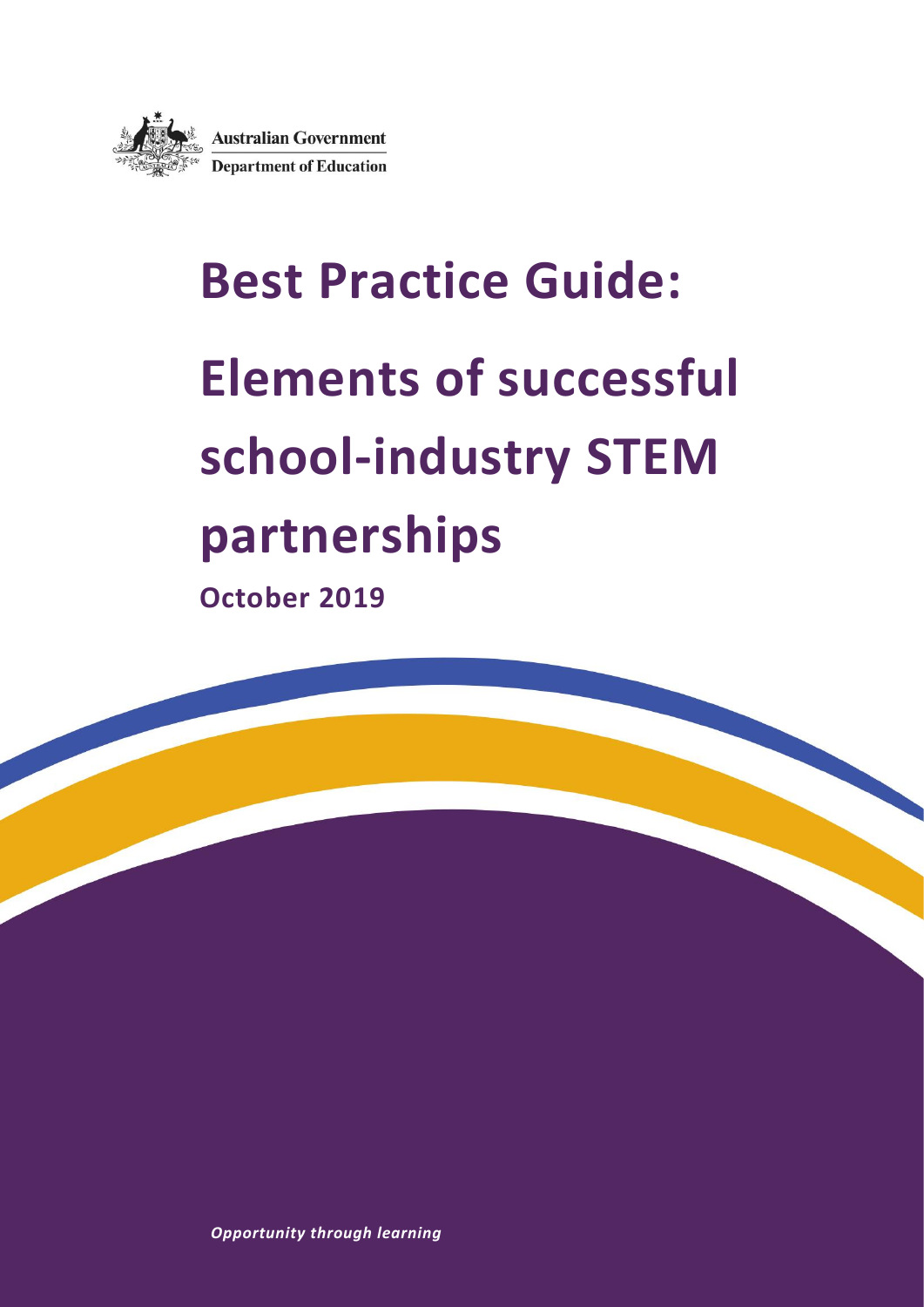#### **Disclaimer**

This Best Practice Guide is a summary of elements of the *National STEM School Education Resources Toolkit*. The Australian Government Department of Education commissioned Dandolopartners International to develop the Toolkit to assist schools and industry to establish new STEM initiatives, form school-industry partnerships, and evaluate existing and future STEM initiatives.

The Toolkit uses real-world examples of events and activities offered by education departments, industry and other providers. Inclusion of references and links to external sources does not imply endorsement of any company, product or program by the Australian Government.



With the exception of the Commonwealth Coat of Arms, the Department's logo, any material protected by a trade mark and where otherwise noted all material presented in this document is provided under a [Creative Commons Attribution 4.0 International](http://dnet.hosts.network/education/Resources/Documents/Creative%20Commons%20Attribution%204.0%20International) (http://creativecommons.org/licenses/by/4.0/) licence.

The details of the relevant licence conditions are available on the Creative Commons website (accessible using the links provided) as is the full legal code for th[e CC BY 4.0 International](http://dnet.hosts.network/education/Resources/Documents/CC%20BY%204.0%20International) (http://creativecommons.org/licenses/by/4.0/legalcode).

The suggested attribution for this document is *Best Practice Guide: Elements of successful schoolindustry STEM partnerships*.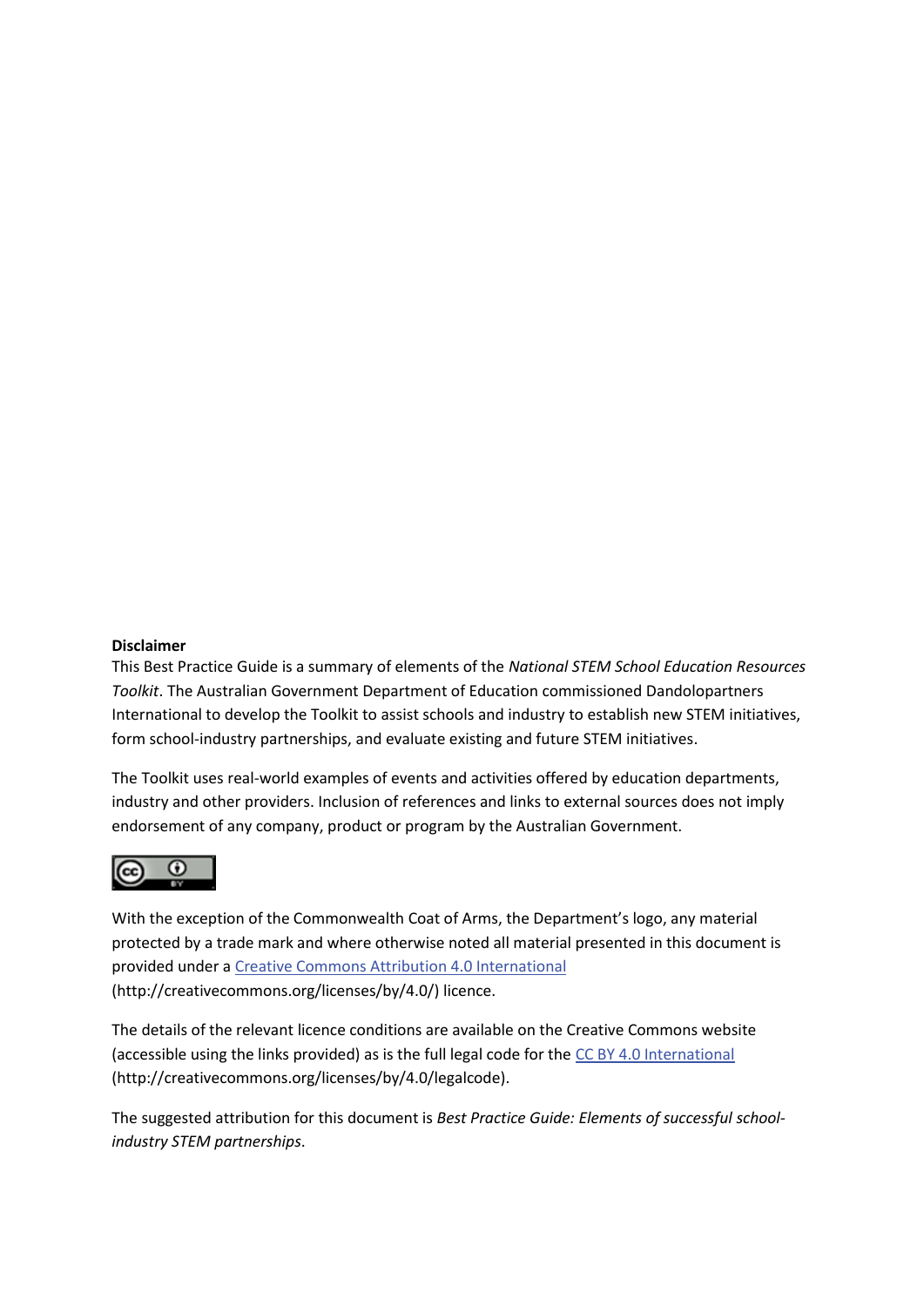## **What are key elements that contribute to successful STEM education initiatives?**

This guide is designed for schools, businesses and others that would like to understand key elements of best-practice STEM education. Use this guide to:

- Learn about nine principles for effective STEM education
- Identify and understand different STEM education initiative types

### **Successful STEM education initiatives share similarities**

To increase student engagement and achievement, STEM education in the classroom needs to reflect what's happening in STEM's exciting fields outside the classroom.

There are nine principles you should always try to apply in STEM education. These are shown in the table below. Not every principle will be appropriate in every situation, but each will provide strong guidance. Many of the principles go well together, for example, equipping and empowering teachers to be confident in using inquiry-based learning.

|    | <b>Principle</b>                     | What is it?                                                                                                                               | Why is this important?                                                                                               | <b>Examples</b>                                                                                                                                                           |
|----|--------------------------------------|-------------------------------------------------------------------------------------------------------------------------------------------|----------------------------------------------------------------------------------------------------------------------|---------------------------------------------------------------------------------------------------------------------------------------------------------------------------|
| 1. | Use inquiry-<br>based learning       | Inquiry-based learning is<br>an education approach<br>that focuses on<br>investigation and<br>problem-solving.                            | Students learn key STEM<br>and life skills through<br>inquiry-based learning:<br>social interaction,<br>exploration, | <b>Build active learning</b><br>into teaching<br>practices through<br>problem-based<br>scenarios to                                                                       |
|    |                                      |                                                                                                                                           | argumentation, comfort<br>with failure.                                                                              | encourage students<br>to think critically.                                                                                                                                |
| 2. | Solve real-world<br>problems         | Students tackle real-<br>world STEM problems<br>from businesses and the<br>community.                                                     | Demonstrates relevance<br>of STEM; can enhance<br>student motivation and<br>interest.                                | Ask your local<br>council or a local<br>business for a<br>challenging problem<br>they're working on.<br>Take it to your<br>students and see<br>what they come up<br>with. |
| 3. | Teach<br>integrated STEM<br>learning | <b>Integrated STEM</b><br>learning combines the<br>subject matter of two or<br>more STEM subjects into<br>a joint learning<br>experience. | Supports cross-<br>disciplinary STEM skills;<br>can enhance student<br>interest.                                     | You can teach<br>Science using an<br><b>Engineering process</b><br>(design-based<br>learning).                                                                            |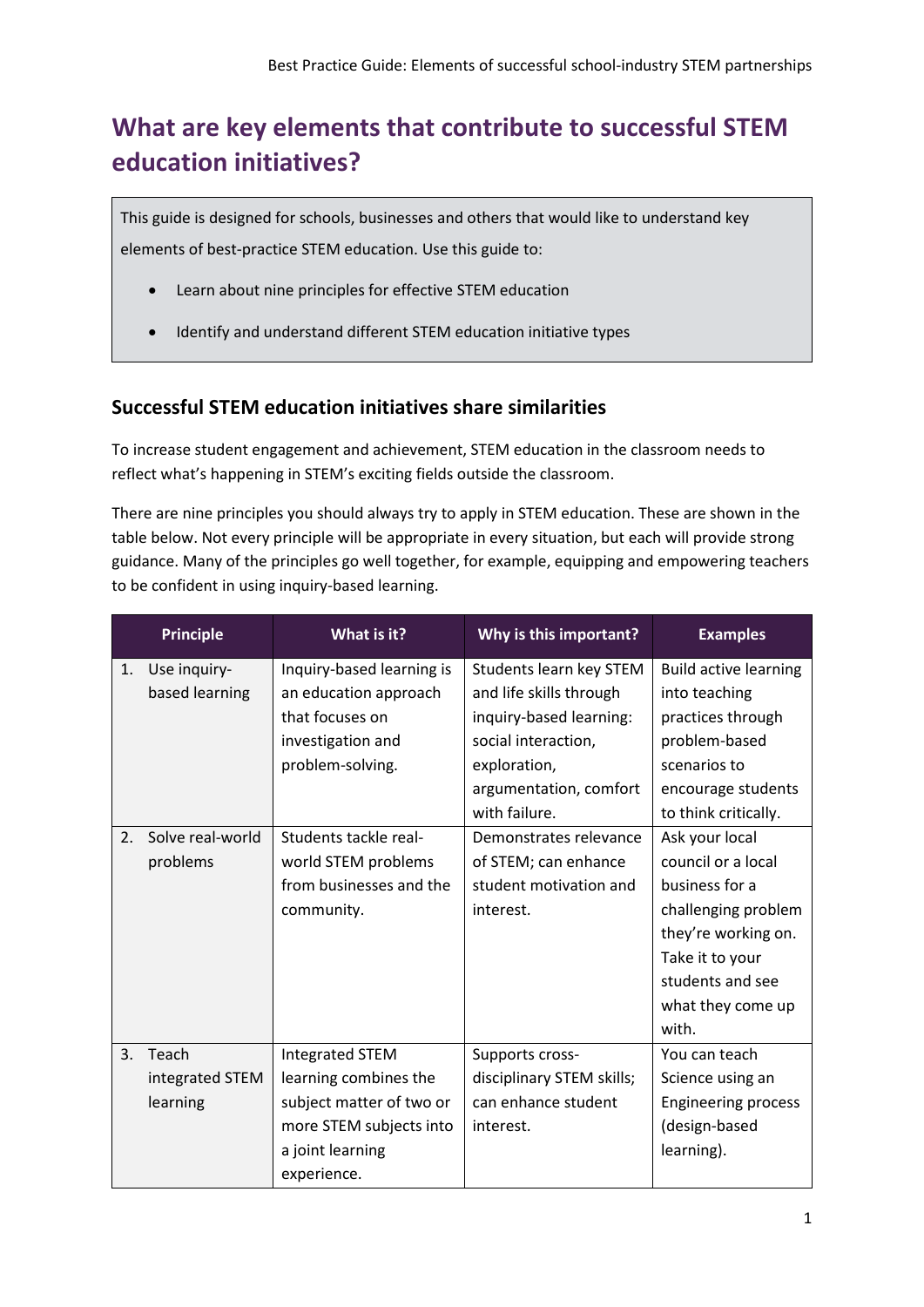#### Best Practice Guide: Elements of successful school-industry STEM partnerships

|    | <b>Principle</b>                                                             | What is it?                                                                                                                                                                                                                                     | Why is this important?                                                                                                    | <b>Examples</b>                                                                                                                                |
|----|------------------------------------------------------------------------------|-------------------------------------------------------------------------------------------------------------------------------------------------------------------------------------------------------------------------------------------------|---------------------------------------------------------------------------------------------------------------------------|------------------------------------------------------------------------------------------------------------------------------------------------|
| 4. | Equip and<br>empower<br>teachers                                             | Equipping and<br>empowering teachers<br>means providing them<br>with the right resources<br>(e.g. high-quality<br>professional learning<br>opportunities, up-to-<br>date technology) and<br>skills to teach best<br>practice STEM<br>education. | Teachers have the<br>greatest influence on in-<br>school achievement and<br>engagement in STEM.                           | Connect a STEM<br>teacher with a<br><b>STEM mentor from</b><br>a local business.                                                               |
| 5. | Create<br>partnerships<br>between<br>schools,<br>businesses and<br>community | Schools, businesses and<br>other organisations<br>create STEM education<br>initiatives to improve<br>student outcomes.                                                                                                                          | Exposes students to the<br>workplace, inspires<br>enthusiasm about STEM<br>and enhances and<br>complements<br>curriculum. | Choose partners to<br>work with on a<br>STEM problem.<br>Reach out to<br>schools, businesses,<br>museums, local<br>councils and<br>government. |
| 6. | Engage parents<br>and families                                               | Encourage parents and<br>guardians to be active in<br>their children's<br>education.                                                                                                                                                            | Improves enrolment,<br>achievement and belief<br>in importance of STEM<br>education.                                      | Invite parents and<br>families to a STEM<br>exhibition day to<br>show them all the<br>exciting things<br>students are<br>working on.           |
| 7. | Use technology<br>as an enabler                                              | Selective use of<br>technology to support<br>high-quality teaching<br>and learning.                                                                                                                                                             | Accelerates student<br>learning, increases<br>confidence and ability in<br>using technology.                              | Get students to<br>program a<br>technology instead<br>of showing them<br>what something<br>does.                                               |
| 8. | Differentiate for<br>different levels                                        | Learning is tailored to<br>the needs and abilities of<br>individual students.                                                                                                                                                                   | Supports all students'<br>needs, regardless of<br>starting point.                                                         | Assess student<br>capability formally<br>and informally so<br>lessons can be<br>tailored.                                                      |
| 9. | Link education<br>to 21 <sup>st</sup> century<br>learning                    | Build in development of<br>21 <sup>st</sup> century skills such as<br>critical thinking,<br>creativity and<br>collaboration.                                                                                                                    | 21 <sup>st</sup> century skills are<br>highly valuable for<br>students' future careers.                                   | Encourage<br>teamwork and<br>healthy debate. Let<br>students 'play' with<br>the subject matter.                                                |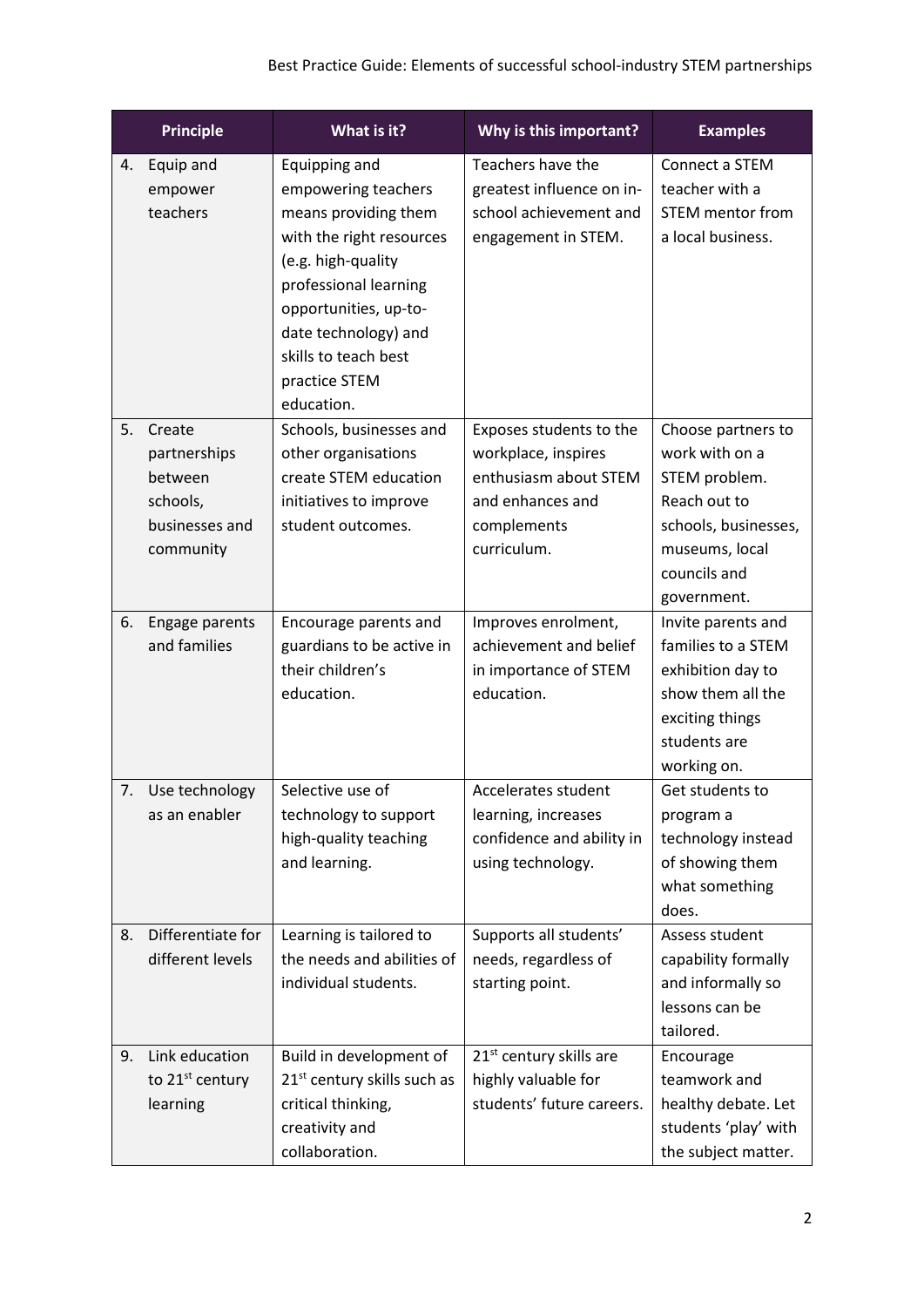#### **There are many different STEM education initiatives to consider**

There are lots of different approaches to improving STEM outcomes through education and industry partnerships. Some are more established than others. New and innovative approaches are developing all the time.

The evidence about which types of initiative work best, and for what, is growing but incomplete. Below you can find information on **13 common types** of STEM education initiatives.

c

Green/ Positive: There is evidence that this initiative type has a positive impact on student STEM engagement or achievement.

Orange/ Mixed: There is evidence that this initiative type has mixed impacts on student STEM engagement or achievement.

Red/ Negative: There is evidence that this initiative type has a negative impact on student STEM engagement or achievement.

Grey/ Unclear: There is not enough clear evidence to draw a conclusion about the impact of this initiative type on student STEM engagement or achievement. This means further research is needed, but not that it doesn't work.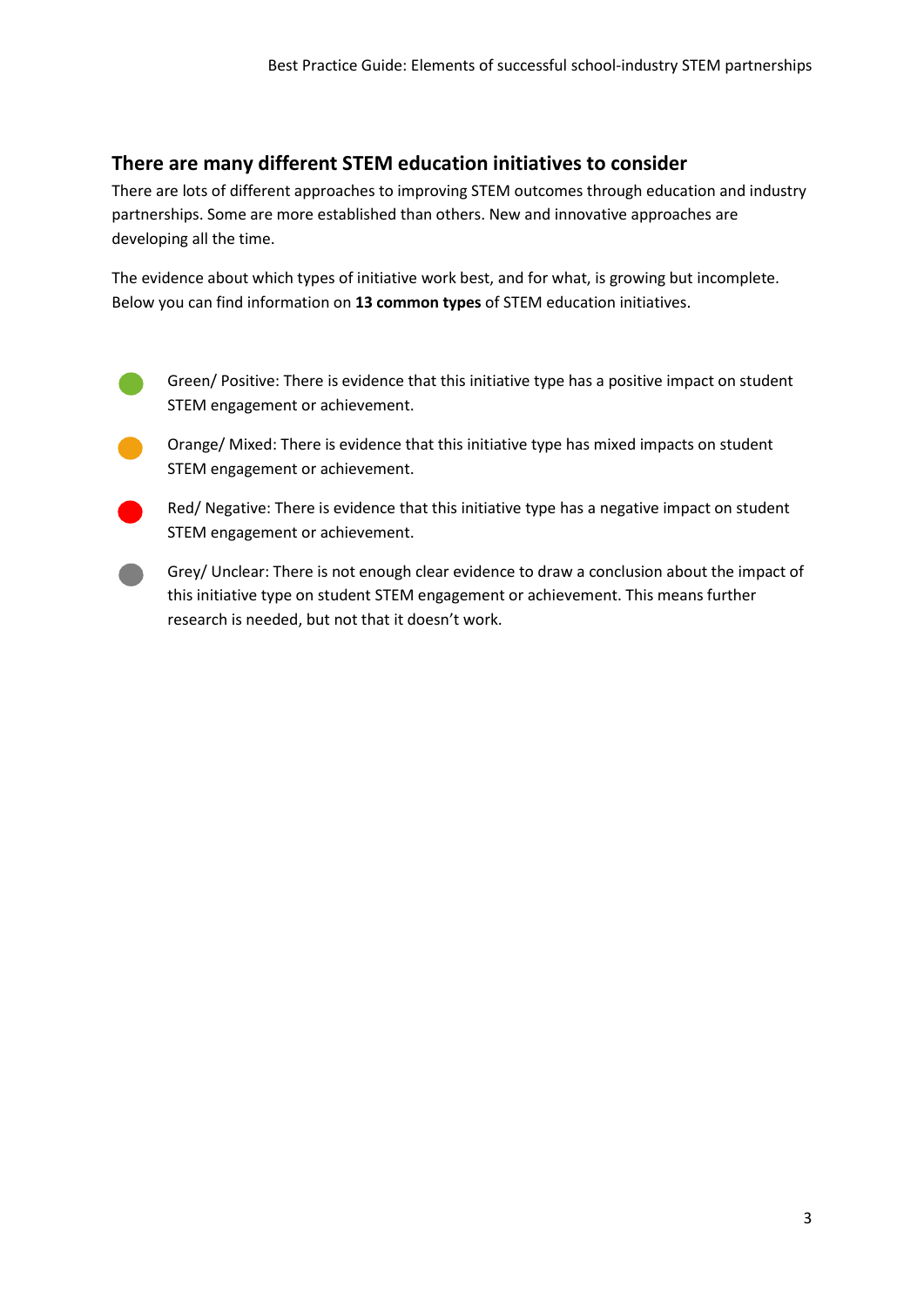| <b>Initiative type</b>                                                                                                                  | <b>Evidence</b> | <b>Especially good for</b>                                                                    | <b>Be aware that</b>                                                                                   | What can industry do?                                                                                                                                                                                                                                                        |
|-----------------------------------------------------------------------------------------------------------------------------------------|-----------------|-----------------------------------------------------------------------------------------------|--------------------------------------------------------------------------------------------------------|------------------------------------------------------------------------------------------------------------------------------------------------------------------------------------------------------------------------------------------------------------------------------|
| <b>Excursions</b><br>Take students out of the<br>classroom for a different kind of<br>experience                                        | Unclear         | Sparking excitement and<br>curiosity<br>Exposing students to real-<br>world STEM environments | Be aware that excursions<br>primarily aim to boost<br>engagement, not directly improve<br>achievement. | Design an excursion program for schools that<br>involve STEM professionals or programs based<br>on real problems.                                                                                                                                                            |
| <b>Incursions</b><br>STEM professionals and<br>businesses visit the classroom<br>to motivate and inspire                                | Unclear         | Generating excitement and<br>interest in STEM                                                 | Be aware that incursions<br>primarily aim to boost<br>engagement, not directly improve<br>achievement. | Visit a partnering school to speak with<br>students about STEM applications in the real-<br>world.                                                                                                                                                                           |
| <b>Competitions</b><br>Engage students individually or<br>in groups to solve problems and<br>challenges                                 | Positive        | Challenging high-achieving<br>students                                                        | Be aware that competitions<br>should focus on participation and<br>learning, not just results.         | Provide funding or resources to support<br>established STEM competitions, include a<br>STEM competition in a school partnership<br>program or create a new competition open to<br>entry by many schools.                                                                     |
| <b>Residential programs</b><br>Immerse students in an<br>intensive STEM learning<br>environment                                         | Unclear         | Challenging high-achieving<br>students in a particular field<br>or group                      | Be aware that costs for<br>residential programs can be high.                                           | Support an existing STEM residential program<br>e.g. sponsor participation. Partner with an<br>existing program provider to scale up a<br>residential program or consider creating or<br>sponsoring a new STEM residential camp.                                             |
| <b>Extended real-world projects</b><br>Challenge students to tackle a<br>real-world problem using STEM,<br>over an extended time period | Mixed           | Enhancing problem-solving<br>skills<br>Developing collaboration<br>and creativity             | Be aware that implementing real-<br>world projects can be complex.                                     | Help schools identify and plan engaging and<br>relevant STEM projects, host site visits to kick<br>off projects, provide employees to visit<br>schools to share real-world perspectives,<br>provide employees for an 'expert panel' to<br>which students present their work. |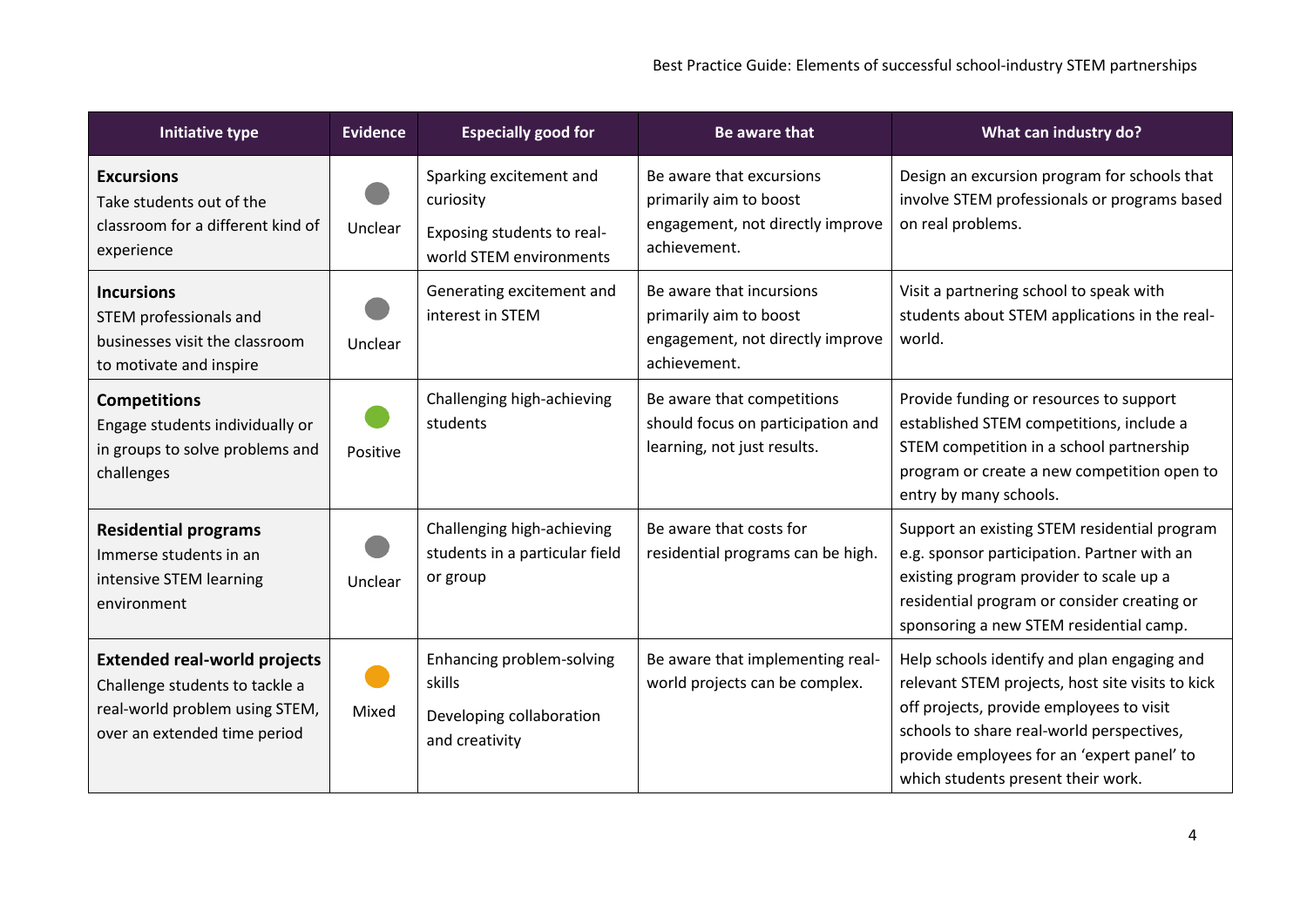| <b>Initiative type</b>                                                                                                                                       | <b>Evidence</b> | <b>Especially good for</b>                                                               | <b>Be aware that</b>                                                                                                                                           | What can industry do?                                                                                                                                                                                                                                                    |
|--------------------------------------------------------------------------------------------------------------------------------------------------------------|-----------------|------------------------------------------------------------------------------------------|----------------------------------------------------------------------------------------------------------------------------------------------------------------|--------------------------------------------------------------------------------------------------------------------------------------------------------------------------------------------------------------------------------------------------------------------------|
| <b>Extracurricular activities</b><br>Extend learning beyond school<br>hours with groups and projects<br>that may be run by schools or<br>other organisations | Positive        | <b>Creative STEM learning</b><br>beyond the school<br>curriculum                         | Be aware that extra-curricular<br>activities tend to attract students<br>who are already engaged in<br>STEM, or students whose parents<br>are engaged in STEM. | Provide services or funding to enhance or<br>scale up existing initiatives, partner with a<br>school to set up a new initiative, establish a<br>new extracurricular STEM education initiative<br>that is open to students from many schools or<br>from an entire region. |
| <b>Work experience</b><br>Applies STEM learning in the<br>real world, with STEM<br>professionals to inspire and<br>encourage career planning.                | Positive        | Exposing students to real-life<br><b>STEM careers</b>                                    | Be aware that work experience<br>requires some outreach and<br>coordination with workplaces. Be<br>sure to check legal and regulatory<br>requirements.         | Host student work placements / experiences,<br>review and improve work experience<br>opportunities for students.                                                                                                                                                         |
| <b>Online professional learning</b><br>Increase STEM teachers'<br>knowledge and capacity<br>through online courses and<br>experiences                        | Positive        | Reaching a high volume of<br>teachers<br>Allowing teachers to learn at<br>their own pace | Be aware that online professional<br>learning may need to be<br>complemented with face-to-face<br>professional learning or peer<br>collaboration.              | Design an excursion program for schools that<br>involve STEM professionals or programs based<br>on real problems.                                                                                                                                                        |
| <b>Professional learning</b><br>communities (PLC)<br>Teachers work together to<br>improve STEM teaching and<br>learning                                      | Positive        | Supporting school-wide<br>improvements to STEM<br>teaching practices                     | Be aware that PLCs are only as<br>strong as the commitment of<br>participating teachers.                                                                       | Visit a partnering school to speak with<br>students about STEM applications in the real-<br>world.                                                                                                                                                                       |